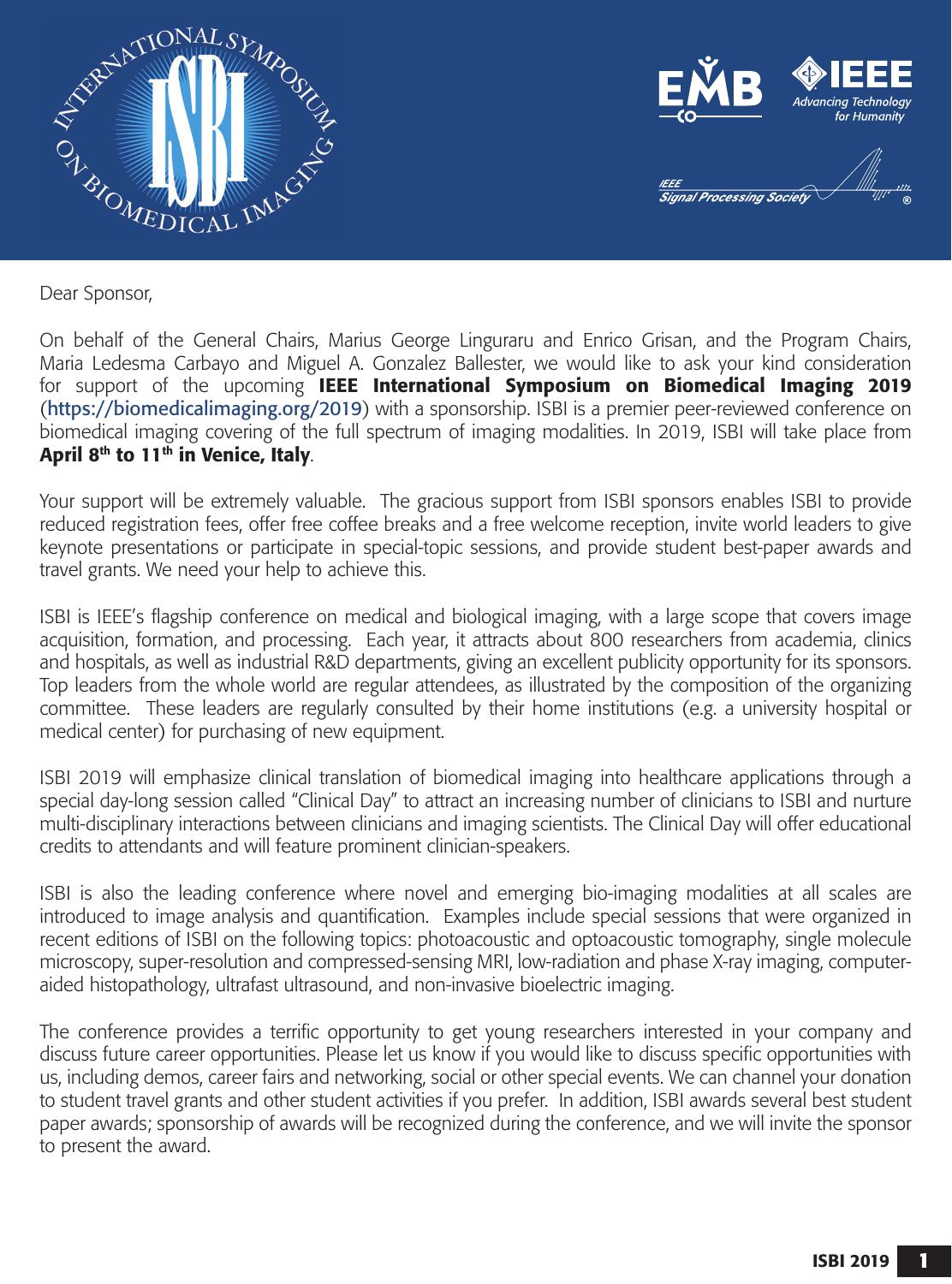# ISBI 2019

ISBI 2019 will also feature a stellar list of speakers, world leaders in biomedical imaging and clinical applications. Our pre-confirmed speakers include:

- **•** Prof. Monique M.B. Breteler: Director of Population Health Sciences, German Center for Neurodegenerative Diseases, Professor of Population Health Sciences at the University of Bonn, and Adjunct Professor of Epidemiology at the Harvard School of Public Health, USA.
- **•** Prof. Andres Lozano: Chair of Neurosurgery at the University of Toronto, Canada, Founding Member of the scientific advisory board of the Michael J. Fox Foundation.
- **•** Prof. Satyajit Mayor : Director of the National Centre for Biological Sciences, and Director of the Institute for Stem Cell Biology and Regenerative Medicine at Bangalore, India.
- **•** Dr. Stephan Saalfeld: Principal Investigator and Group Leader at the Janelia Research Campus, Howard Hughes Medical Institute, USA.
- **•** Prof. Jeanette Shulz-Menger: President of the Society for Cardiovascular Magnetic Resonance, Head of the Working Group Cardiac Magnetic Resonance at Charité Campus Buch, Berlin, Germany.

Please let us know if your organization is interested in supporting the travel of our speakers or if you are interested in other opportunities for sponsored talks and/or sessions or panel discussions with clinical and scientific leaders.

Sponsors are acknowledged in the conference program book (distributed to all attendees) and on the website where sponsors' logos will appear as soon as the support is confirmed and listed with respect to the donation amounts and sign-up dates.

To become a sponsor of ISBI'19, please respond to us indicating:

- **•** Your donation level (effective payment can happen closer to the conference)
- **•** The logo (and URL) you would like us to print on the program book and on the website.

We have the following levels of corporate sponsorship for you to consider:

## **Platinum (\$8,000+ USD)**

- **•** 4 complimentary registrations
- 1 table top display
- **•** Company logo with a link to Company website on ISBI'19 website
- **•** Company name on Student Paper Competition Awards (three best student paper awards)
- **•** Full page Company listing in ISBI'19 program
- **•** Special recognition during welcome reception and other ceremonies